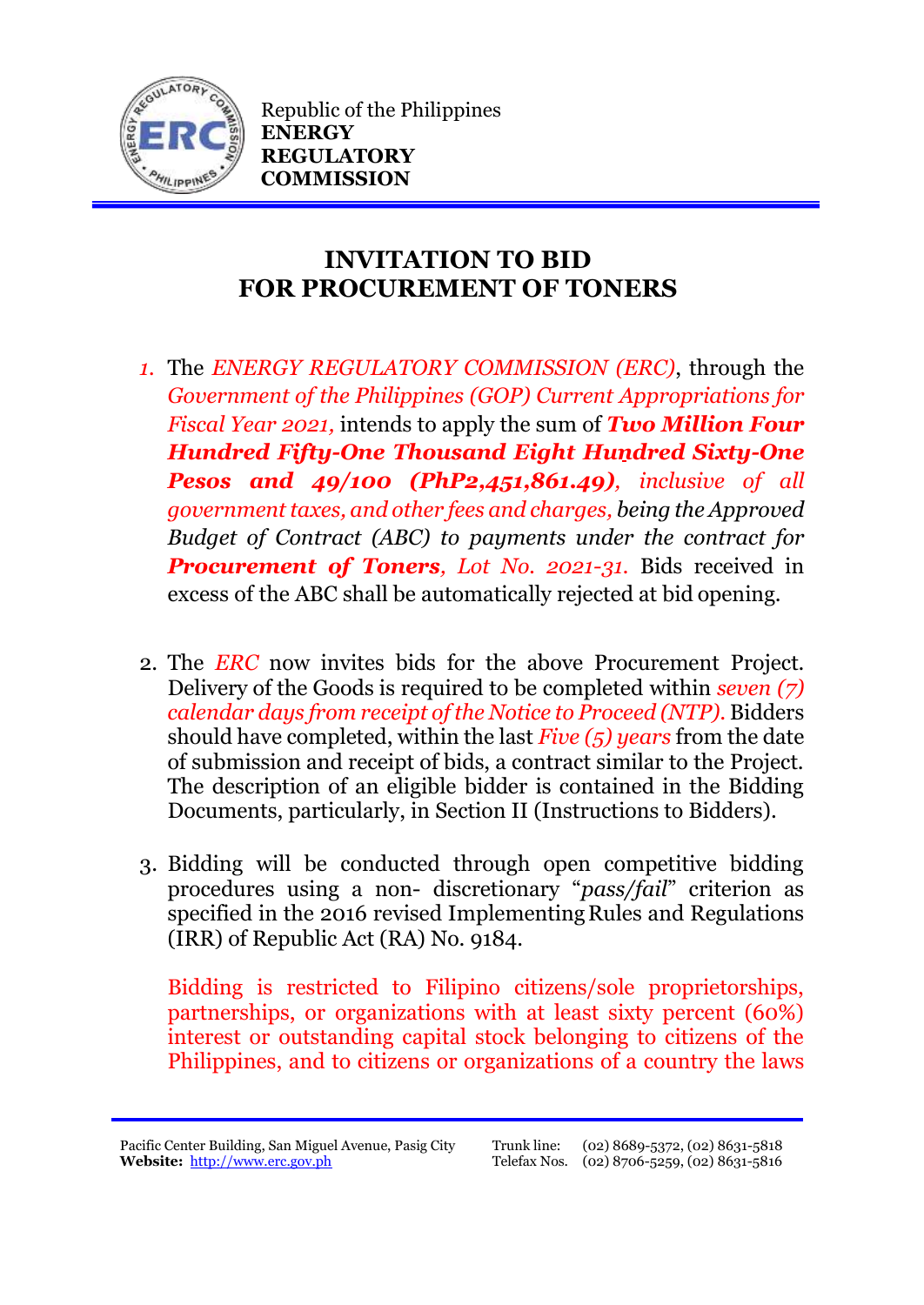or regulations of which grant similar rights or privileges to Filipino citizens, pursuant to RA No. 5183.

- 4. Prospective Bidders may obtain further information from *ERC BAC Secretariat* and inspect the Bidding Documents at the address given below during *Monday to Friday, 9:00 A.M. to 4:00 P.M*.
- 5. A complete set of Bidding Documents may be acquired by interested Bidders on *20 May 2021* from the given address and website(s) below *and upon payment of the applicable fee for the Bidding Documents, pursuant to the latest Guidelines issued by the GPPB, in the amount of Five Thousand Pesos (PhP5,000.00)*. The Procuring Entity shall allow the bidder to present its proof of payment for the fees *in person.*
- 6. The *ERC BAC* will hold a Pre-Bid Conference<sup>1</sup> , which shall be open to prospective bidders, on *28 May 2021, 9:00 A.M. through videoconferencing via MS Teams, which can be accessed through:*

[https://teams.microsoft.com/l/channel/19%3a331cfc9c5d504264b463aac2d](https://teams.microsoft.com/l/channel/19%3a331cfc9c5d504264b463aac2d792d282%40thread.tacv2/General?groupId=285a732a-762e-4b2e-a102-d2ee268335e5&tenantId=2b5d1d5d-c09b-446e-985f-902758f249fb) [792d282%40thread.tacv2/General?groupId=285a732a-762e-4b2e-a102](https://teams.microsoft.com/l/channel/19%3a331cfc9c5d504264b463aac2d792d282%40thread.tacv2/General?groupId=285a732a-762e-4b2e-a102-d2ee268335e5&tenantId=2b5d1d5d-c09b-446e-985f-902758f249fb) [d2ee268335e5&tenantId=2b5d1d5d-c09b-446e-985f-902758f249fb](https://teams.microsoft.com/l/channel/19%3a331cfc9c5d504264b463aac2d792d282%40thread.tacv2/General?groupId=285a732a-762e-4b2e-a102-d2ee268335e5&tenantId=2b5d1d5d-c09b-446e-985f-902758f249fb)

- 7. Bids must be duly received by the BAC Secretariat through manual submission at the office address indicated below on or before *11 June 2021, 9:00 A.M.* Late bids shall not be accepted. Bidders are requested to submit one (1) original and one (1) copy of their bids. Bidders are likewise requested to bring the originals of the documents submitted and present the same for comparison during the bid opening.
- 8. All Bids must be accompanied by a bid security in any of the acceptable forms and in the amount stated in **ITB** Clause 14.
- 9. Bid opening shall be on *11 June 2021, 10:00 A.M.* at the given address below. Bids will be opened in the presence of the bidders' representatives who choose to attend the activity.

<sup>1</sup> <sup>1</sup> May be deleted in case the ABC is less than One Million Pesos (PhP1,000,000.00) where the Procuring Entity may not hold a Pre-Bid Conference.